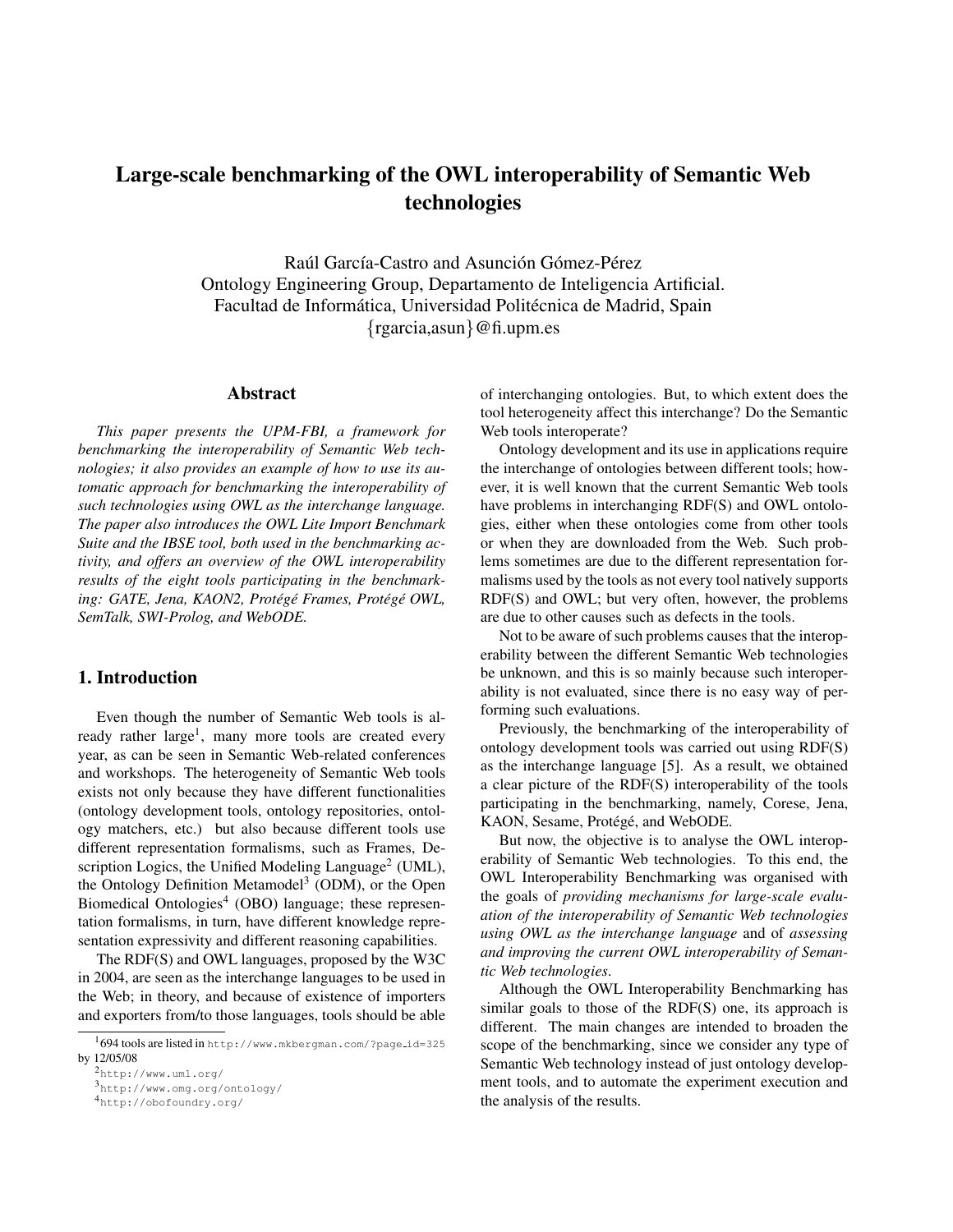This paper presents a summary of the OWL Interoperability Benchmarking and an overview of the OWL interoperability results of the eight tools participating in it: one ontology-based annotation tool (GATE), three ontology repositories (Jena, KAON2, and SWI-Prolog), and four ontology development tools (Protégé Frames, Protégé OWL, SemTalk, and WebODE). A detailed analysis of the interoperability results, including results specific for each tool, can be found at [3].

This paper is structured as follows: Section 2 presents the UPM Framework for Benchmarking Interoperability to be used in interoperability evaluation activities, including the one presented in this paper. Section 3 introduces the OWL Interoperability Benchmarking, and Section 4 describes the experiment performed in this benchmarking activity. Section 5 concerns the set of ontologies to use as input for the experiment, namely, the OWL Lite Import Benchmark Suite. Section 6 deals with IBSE, the automatic evaluation infrastructure and how it can be used. Section 7 provides the analysis of the OWL interoperability of the Semantic Web tools participating in the benchmarking. Section 8 presents other interoperability evaluation initiatives and, finally, Section 9 draws the conclusions from this work and proposes future lines of work.

# 2. The UPM Framework for Benchmarking Interoperability

The UPM Framework for Benchmarking Interoperability<sup>5</sup> (UPM-FBI) includes all the resources needed for benchmarking the interoperability of Semantic Web technologies using RDF(S) and OWL as interchange languages.

As Figure 1 shows, the UPM-FBI provides four benchmark suites that contain the ontologies to be used in interoperability evaluations and two approaches for performing interoperability experiments (one manual and another automatic), each of them including different tools that support the experiment execution and the result analysis.



Figure 1: The UPM Framework for Benchmarking Interoperability.

In the RDF(S) Interoperability Benchmarking, experiments were performed by accessing the tools manually, using the RDF(S) Import, Export and Interoperability Benchmark Suites. Two different tools support this approach, namely, the *rdfsbs* tool, which automates part of the experiments execution, and the *IRIBA*<sup>6</sup> web application, which provides an easy way of analysing the results.

The next sections deal with the OWL Interoperability Benchmarking, which uses the automatic approach; in such approach, the OWL Lite Import Benchmark Suite is used and the experiments and the results analysis are automated by means of the IBSE tool.

#### 3. The OWL Interoperability Benchmarking

In the OWL Interoperability Benchmarking, we have followed the Knowledge Web benchmarking methodology [6], a methodology used before in the RDF(S) Interoperability Benchmarking [5] and also employed for benchmarking the performance and the scalability of ontology development tools [4].

The most common way for Semantic Web technologies to interoperate is the indirect interchange of ontologies by storing them in a shared resource, which is the way considered here. A direct interchange of ontologies would require to develop interchange mechanisms for each pair of tools, which would be very costly.

In our case, the representation formalism used to interchange ontologies is OWL, whereas the shared resource is a local filesystem in which ontologies are stored in text files serialized with the RDF/XML syntax, since this is the syntax most used by Semantic Web technologies.

Therefore, the two main goals that we want to achieve in the benchmarking are (1) to provide mechanisms for largescale evaluation of the interoperability of Semantic Web technologies using OWL as the interchange language, and (2) to assess and improve the OWL interoperability of Semantic Web technologies.

Although the goals here are similar to those of the RDF(S) Interoperability Benchmarking, this time our approach is quite different, thanks in part to the lessons learnt while carrying out the previous benchmarking activity. The main changes performed are the following:

- *Broadening the scope of the benchmarking* by contemplating any Semantic Web tool able to read and write ontologies from/to OWL files.
- *Diminishing the cost of the benchmarking* by automating the experiments. The cost of organising the benchmarking is unavoidable because it involves defining the experiments from scratch, since no previous ones exist.

<sup>5</sup>http://knowledgeweb.semanticweb.org/benchmarking interoperability/

<sup>6</sup>http://knowledgeweb.semanticweb.org/iriba/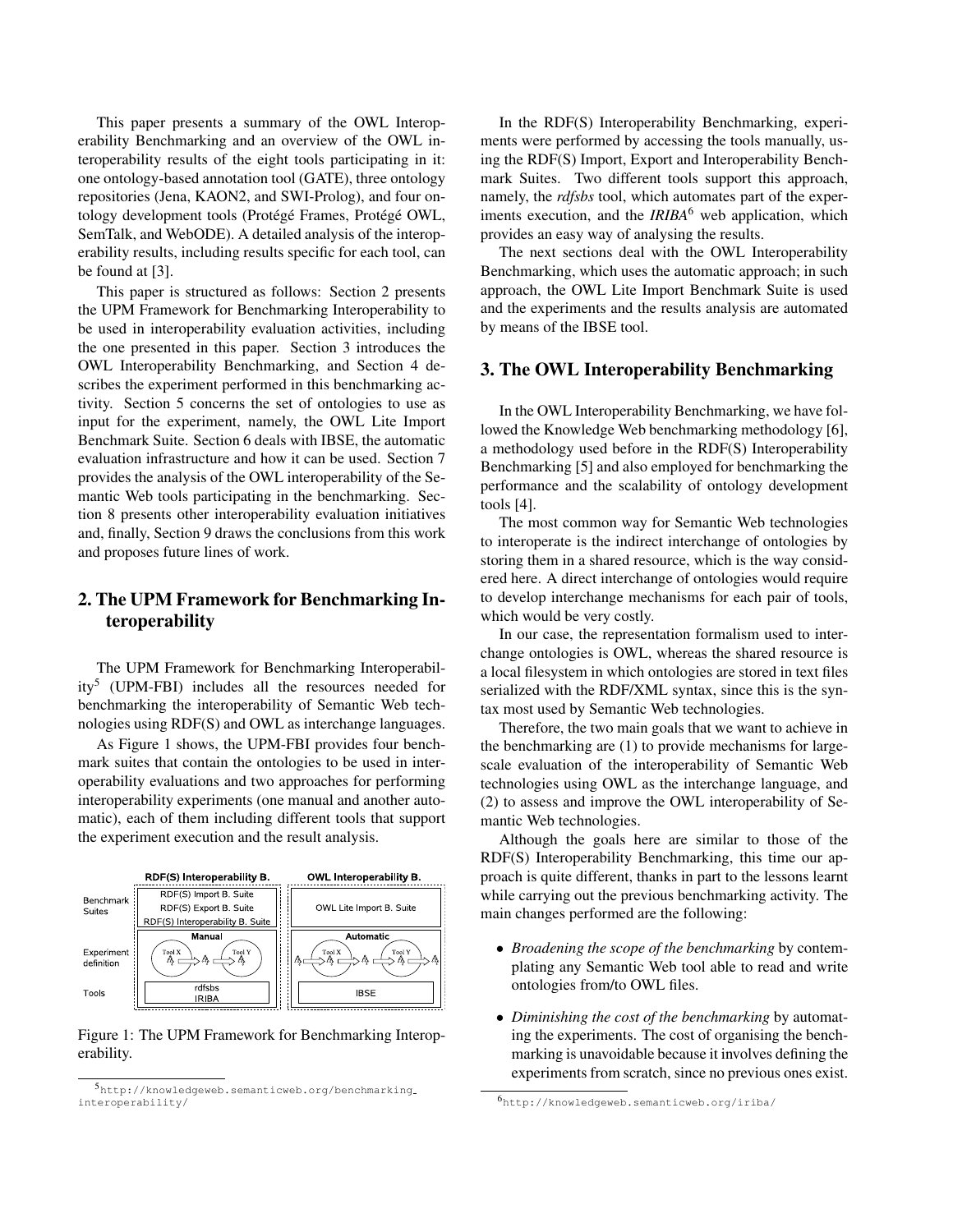- *Automating the experiments*. Full automation of the result analysis is not possible since this requires a person to interpret them; nevertheless, the automatic generation of different visualizations and summaries of the results in different formats (such as HTML or SVG) allows us to draw some conclusions at a glance.
- *Including new tools easily*, because the effort to be spent in the benchmarking is a main criteria for an organisation when deciding whether to participate in the benchmarking.

In the Semantic Web, the interoperability problem is highly related to the ontology translation problem, which occurs when common ontologies are shared and reused over multiple representation systems [7]. In this paper, interoperability is treated in terms of knowledge reuse and should not be confused with interoperability by means of integration of resources, being the latter related to the ontology alignment problem [2].

In our scenario, interoperability depends on two different tool functionalities, one functionality that reads an ontology stored in the tool and writes it into an OWL file (OWL exporter from now on), and another that reads an OWL file with an ontology and stores this ontology into the tool (OWL importer from now on). Therefore, our experiments provided data not only on the interoperability but also on the OWL importers and exporters of the tools.

To obtain detailed information on tool interoperability using OWL as interchange language, we need to know a) the components of the knowledge model of a tool that can be interchanged with others; b) the secondary effects of interchanging these components, such as insertion or loss of information; c) the subset of the tool knowledge models that the tools can use to correctly interoperate; and d) the problems that arise when interchanging ontologies between two tools and the causes of these problems.

Participation in the benchmarking is open to any Semantic Web tool capable of importing and exporting OWL. A public call for participation was issued and many tool developers were directly contacted to participate in it.

Eight tools took part in the benchmarking: one ontologybased annotation tool (GATE<sup>7</sup>), three ontology repositories (Jena<sup>8</sup>, KAON2<sup>9</sup>, and SWI-Prolog<sup>10</sup>), and four ontology development tools (Protégé Frames<sup>11</sup>, Protégé OWL<sup>12</sup>, SemTalk<sup>13</sup>, and WebODE<sup>14</sup>).

9 version 2006-09-22 http://kaon2.semanticweb.org/<br> $10$  version 5.6.35 http://www.swi-prolog.org/

semweb.html

# 4. Experiment Performed

Although participation is open to any Semantic Web tool, the experiment requires that the tools participating be able to import and export OWL ontologies, as we need an automatic and uniform way of accessing Semantic Web tools that is supported by most of them.

During the experiment, a common group of benchmarks is executed and each benchmark describes one input OWL ontology that has to be interchanged between a single tool and the others (including the tool itself).

Each benchmark execution comprises two sequential steps (Figure 2). Starting with a file that contains an OWL ontology  $(O_i)$ , the first step (*Step 1*) consists in importing the file storing the ontology into the origin tool and then exporting the ontology into an OWL file  $(O_i^{II})$ . The second step (*Step 2*) consists in importing the file storing the ontology exported by the origin tool  $(O_i^{II})$  into the destination tool and then exporting the ontology into another file  $(O_i^{IV})$ .



Figure 2: The two steps of a benchmark execution.

In these steps, there is not a common way for the tools to check how good the importers (by comparing  $O_i$  with  $O_i^I$ and  $O_i^{II}$  with  $O_i^{III}$ ) and exporters (by comparing  $O_i^{I}$  with  $O_i^{II}$  and  $O_i^{III}$  with  $O_i^{IV}$ ) are. We only have the results of combining the import and export operations (the files exported by the tools), so these two operations are considered as an atomic operation. It must be noted here that if a problem arises in one of these steps, we cannot know whether it was originated when importing or when exporting the ontology, because we are totally unaware of the state of the ontology inside each tool.

After a benchmark execution, we have three ontologies to compare, namely, the original ontology  $(O_i)$ , the intermediate ontology exported by the first tool  $(O_i^{II})$ , and the final ontology exported by the second tool  $(O_i^{\{V\}})$ . From these results, we define the following evaluation criteria for a benchmark execution:

• Execution (*OK*/*FAIL*/*C.E.*/*N.E.*) informs of the correct execution of a step or of the whole interchange. Its value is *OK* if the step or the whole interchange is carried out with no execution problem; *FAIL* if the step

<sup>7</sup>version 4.0 http://gate.ac.uk/

<sup>8</sup>version 2.3 http://jena.sourceforge.net/

<sup>5.6.35</sup> http://www.swi-prolog.org/packages/

<sup>11</sup>version 3.3 build 395 http://protege.stanford.edu/

<sup>12</sup>version 3.3 build 395 http://protege.stanford.edu/ overview/protege-owl.html

<sup>13</sup>version 2.3 http://www.semtalk.com/

<sup>14</sup>version 2.0 build 240 http://webode.dia.fi.upm.es/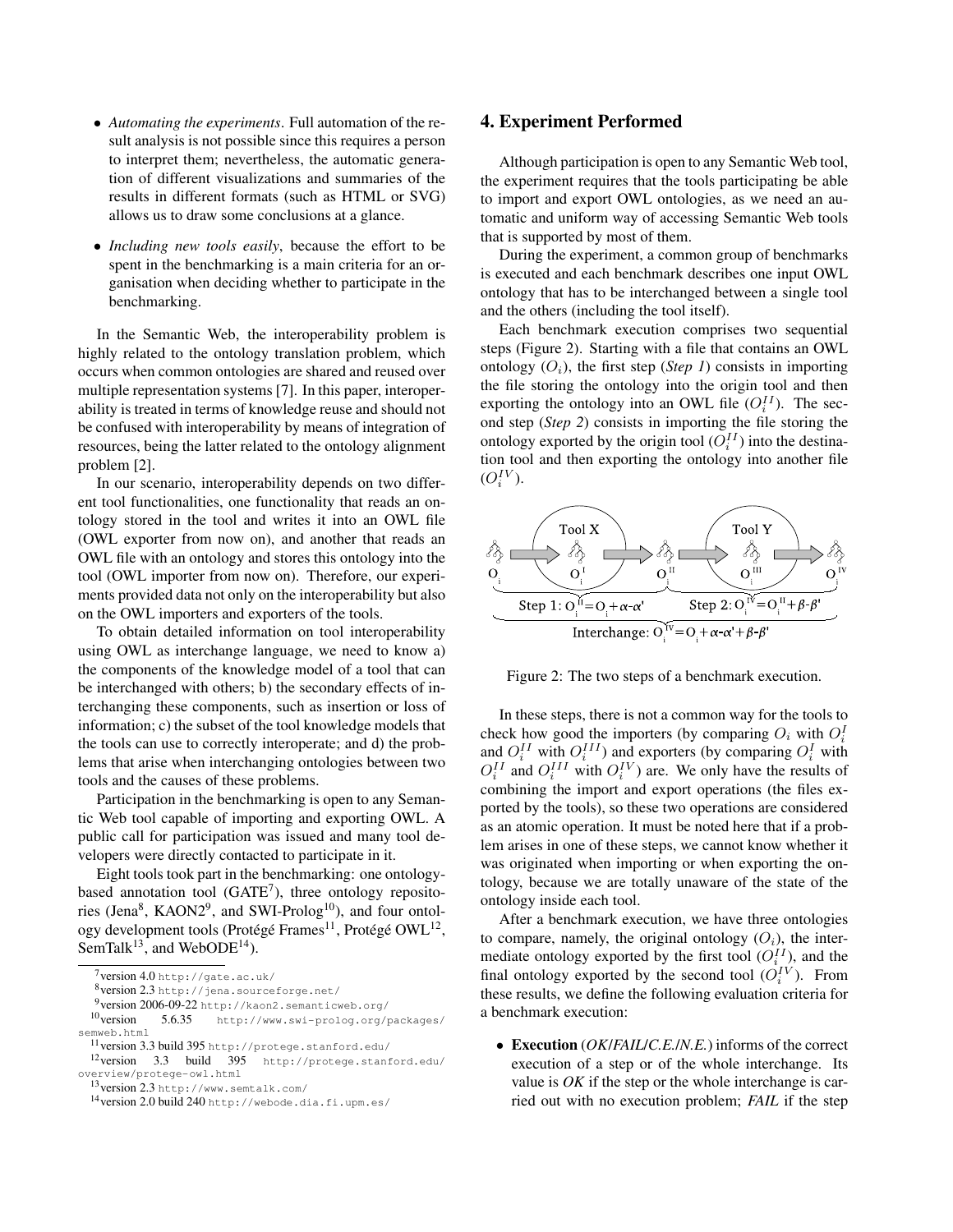or the whole interchange is carried out with some execution problem; *C.E.* (Comparer Error) if the comparer launches an exception when comparing the original and the final ontologies; and *N.E.* (Not Executed) if the second step is not executed because the first step execution failed.

- Information added or lost informs of the information that is added to or lost from the ontology in terms of triples in each step or in the whole interchange. We can know the triples added or lost in *Step 1*, in *Step 2*, and in the whole interchange by comparing the original ontology with the intermediate one, then the intermediate ontology with the final one, and the original with the final ontology, respectively.
- Interchange (*SAME*/*DIFFERENT*/*NO*) informs whether the ontology has been interchanged correctly with no addition or loss of information. From the previous basic measurements, we can define *Interchange* as a derived measurement that is *SAME* if *Execution* is *OK* and *Information added* and *Information lost* are void; *DIFFERENT* if *Execution* is *OK* but *Information added* or *Information lost* are not void; and *NO* if *Execution* is *FAIL*, *N.E.* or *C.E.*.

For evaluating the interoperability of the tools, we used the OWL Lite Import Benchmark Suite, described in the next section, which is common for all the tools and contains ontologies with simple combinations of OWL components.

# 5. The OWL Lite Import Benchmark Suite

The ontologies used in the experiment are those defined for the OWL Lite Import Benchmark Suite and described in detail in [1]. This benchmark suite was intended to evaluate the OWL import capabilities of Semantic Web tools by checking the import of ontologies with simple combinations of components of the OWL Lite knowledge model. It is composed of 82 benchmarks and is available in the Web<sup>15</sup>.

Each benchmark of the benchmark suite is described by a unique *identifier*, a *description* in natural language, a *formal description* in Description Logics notation of the ontology, a *graphical representation* of the ontology, and a *file* with the ontology in the RDF/XML syntax.

Since the RDF/XML syntax allows serializing ontology components in different ways while maintaining the same semantics, the benchmark suite includes two kinds of benchmarks: one to check the import of the different combinations of the OWL Lite vocabulary terms, and another to check the import of OWL ontologies with the different variants of the RDF/XML syntax. The first two columns of

Table 2 show the groups of the OWL Lite Import Benchmark Suite and the number of benchmarks in each group.

The OWL Lite Import Benchmark Suite is here used to evaluate the interoperability of Semantic Web tools. Nevertheless, any group of ontologies could be used as input for the experiment. For example, we could employ a group of real ontologies in a certain domain, ontologies synthetically generated such as the Lehigh University Benchmark (LUBM) [8] or the University Ontology Benchmark (UOB) [9], or the OWL Test Cases<sup>16</sup> (developed by the W3C Web Ontology Working Group).

These ontologies were designed with specific goals and requirements such as performance or correctness evaluation. Being our goal to improve interoperability, these ontologies could complement our experiments but, in our case, we aim to evaluate interoperability with simple OWL ontologies that, even though they may not cover exhaustively the OWL specification, are simple and allow isolating problem causes and highlighting problems in the tools.

# 6. The IBSE Tool

IBSE (Interoperability Benchmark Suite Executor) is the evaluation infrastructure that automates the execution of the experiments of the OWL Interoperability Benchmarking. IBSE offers a simple way of executing the experiments between any selected group of tools and of analysing the results, and permits including new tools smoothly.

The IBSE tool has been implemented with Java; its source code and binaries are publicly available and can be downloaded from its web page<sup>17</sup>. The only requirements for executing IBSE are to have both a Java Runtime Environment and the IBSE binaries. However, to perform the experiments either with SemTalk or with WebODE, these tools must be previously installed.

The main requirements taken into account in the development of the IBSE tool surge from the benchmarking requirements described in Section 3, and are the following: a) to perform the experiments with any tool able to import and export OWL files; b) to automate the experiment execution and the analysis of the results; c) to define benchmarks and results through ontologies, as the automation mentioned above requires benchmarks and results to be machine-processable; d) to use any group of ontologies as input for the experiments; and e) to separate benchmark execution and report generation.

The IBSE tool employs two OWL ontologies: the *benchmarkOntology*<sup>18</sup> one and the *resultOntology*<sup>19</sup> one, which

<sup>15</sup>http://knowledgeweb.semanticweb.org/benchmarking interoperability/owl/import.html

<sup>16</sup>http://www.w3.org/TR/owl-test/

<sup>17</sup>http://knowledgeweb.semanticweb.org/benchmarking interoperability/ibse/

<sup>18</sup>http://knowledgeweb.semanticweb.org/benchmarking interoperability/owl/benchmarkOntology.owl

<sup>19</sup>http://knowledgeweb.semanticweb.org/benchmarking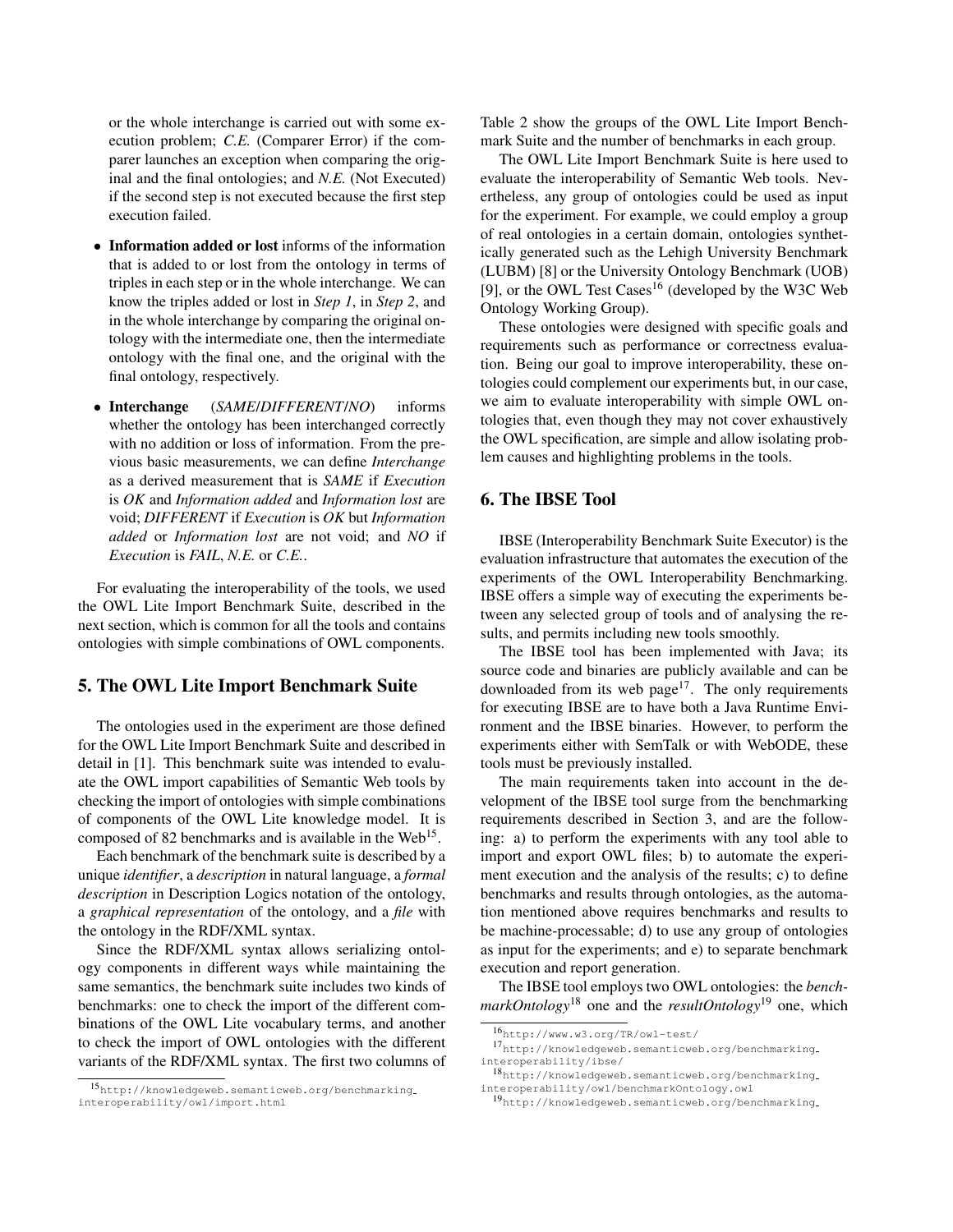define the vocabulary for representing the benchmarks and the results of a benchmark execution, respectively.

A normal execution of IBSE comprises three consecutive steps that can also be executed independently. These steps are the following:

- 1. *To generate machine-readable benchmark descriptions from a group of ontologies*. In this step, from a group of ontologies located in a URI, one RDF file with one benchmark for each ontology is generated.
- 2. *To execute the benchmarks*. In this step, considering all the different combinations of ontology interchanges between the tools, each benchmark described in the RDF file is executed and its results are stored in another RDF file.

To execute a benchmark between an origin tool and a destination one, as described in Section 4, first the file storing the ontology is imported into the origin tool and then exported into an intermediate file and, second, this intermediate file is imported into the destination tool and then exported into the final file.

Once we have the original, intermediate and final files with their corresponding ontologies, we can extract the results by comparing these ontologies, as shown in Section 4. This comparison and its output depend on an external ontology comparer. The current implementation makes use of the OWL comparer of the *KAON2 OWL Tools*<sup>20</sup>, but other comparers can also be inserted by implementing a Java interface.

3. *To generate HTML files with different visualizations of the results*. In this step, different HTML files are generated with different visualizations, summaries and statistics of the results.

#### 6.1. Inserting a new tool

Inserting a new tool in IBSE is easy; this can be done by either implementing a Java interface in IBSE or building a program that imports an ontology from a file and exports the imported ontology into another file.

Most of the tools have implemented the Java interface since they provide Java methods for performing the import and export operations. With non-Java tools (SemTalk and SWI-Prolog), these operations are performed by executing precompiled binaries.

#### 6.2. Evaluating the ontology comparer

As the software used for ontology comparison could have execution problems, we have evaluated it in two steps:

First, the interoperability experiment was carried out with the tools that have OWL as knowledge model, since these tools should interchange all the ontologies correctly as no ontology translation is required for the interchange. In this step, the cases in which the interchanged ontology was different than the original one were analysed.

And second, the interoperability experiment was carried out with all the tools. In this step, the cases in which the comparison of two ontologies caused an execution error in the comparer were analysed.

After carrying out the previous steps, we found several problems in the KAON2 OWL Tools ontology comparer (see [3] for details). Some of the problems were solved by adapting the output of the comparer inside IBSE, whereas in the other cases the behaviour of the ontology comparer was documented and taken into account when analysing the interoperability results. Although we did not make an exhaustive evaluation of the comparer, after analysing all the benchmarking results, we found no more errors.

### 7. OWL Interoperability Results

In this section we present the analysis of the OWL interoperability of the eight tools that participated in the benchmarking. The IBSE tool was adapted to include these tools and the authors executed automatically the experiments with the tool and analysed the results. A detailed analysis of the interoperability results, including results specific for each tool, can be found at [3]. The HTML and RDF files generated by the IBSE tool are available in the  $Web<sup>21</sup>$ .

Because of the large number of benchmark executions (for 9 tools we have 81 possible interoperability scenarios, each composed of 82 benchmark executions, which results in 6642 benchmark executions), for each of the tools we have carried out the analysis in two consecutive steps (described in detail below):

- 1. To analyse the behaviour of the tool when managing OWL ontologies in the combined import and export operation, as it will affect the tool interoperability.
- 2. To analyse the interoperability of the tool with all the tools participating in the benchmarking (including the tool itself).

# 7.1. Analysis of the import and export operation

Here we describe how the tools behave in the combined operation of importing one OWL ontology and exporting it again (such operation is a step of the experiment, as defined

interoperability/owl/resultOntology.owl

<sup>20</sup>version 0.27 http://owltools.ontoware.org/

<sup>21</sup>http://knowledgeweb.semanticweb.org/benchmarking interoperability/owl/2007-08-12 Results/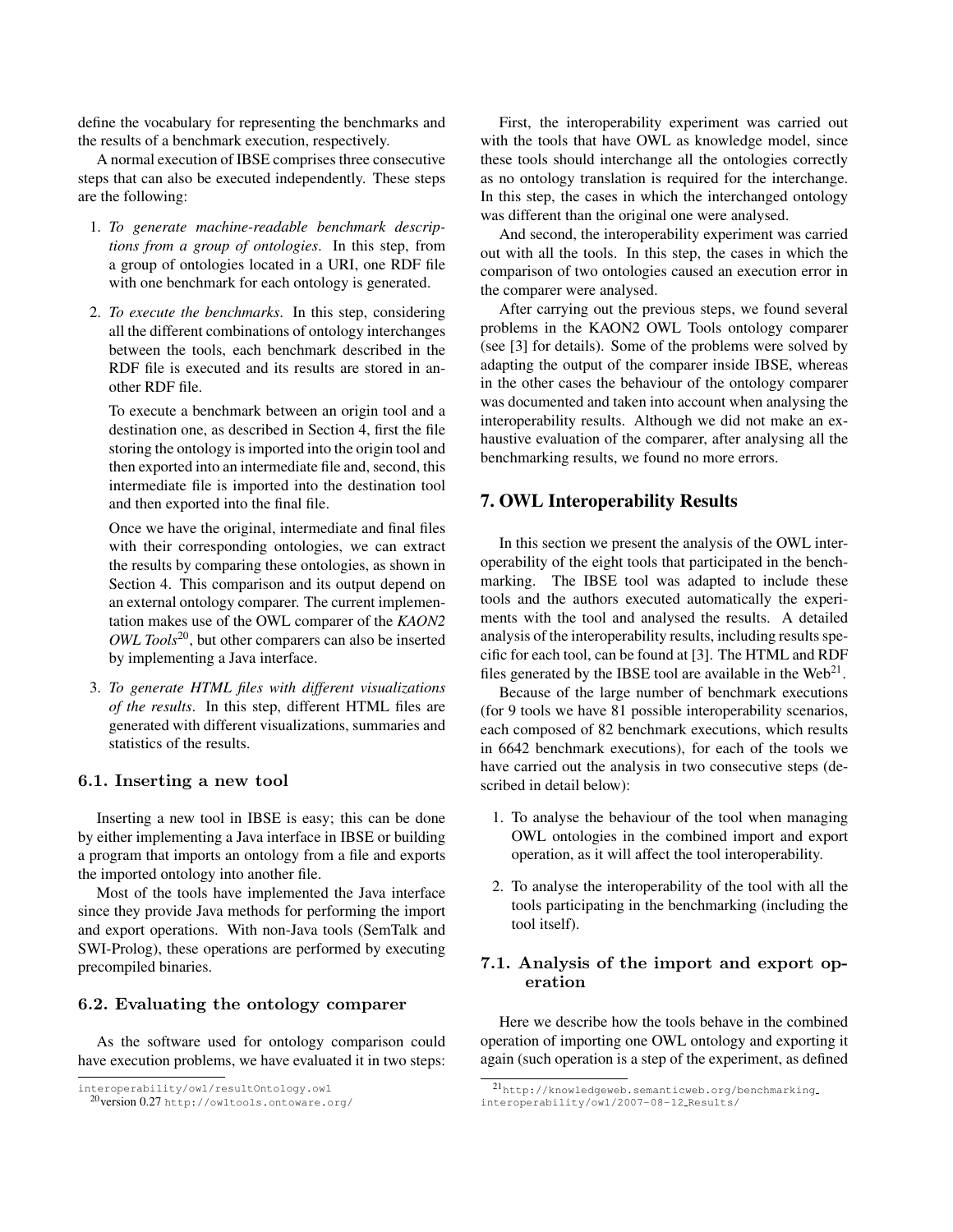in Section 4). To analyse this behaviour, we have considered the results of the tool when it is the origin of the interchange (*Step 1*), irrespective of the tool that is the destination of the interchange. This step has as input an original ontology that is imported by the tool  $(O_i)$  and then exported into a resultant ontology  $(O_i^{II})$ . This analysis is been performed by comparing the original and the resultant ontologies.

Table 1 presents the results of executing a step for each  $\text{tool}^{22}$ . It shows the number of benchmarks in every category in which these results can be classified:

- *The original and the resultant ontologies are the same*. The only tools that always produce the same ontologies are Jena, Protégé OWL and SWI-Prolog. Framebased tools (Protégé Frames and WebODE) rarely produce the same ontologies; this is so because they usually insert and remove information when importing and exporting.
- *The resultant ontology includes more information than the original one.* This only happens with Protégé Frames and WebODE, as they insert *rdfs:label* properties into classes and properties with their names.
- *The resultant ontology includes less information than the original one*. In this case, information is sometimes inserted into the resultant ontology.
- *The execution fails in the import and export operation*. The tools do not have execution problems.
- *The execution fails when the ontologies are compared*. There are several cases in which the execution of the comparer fails when it compares two ontologies, as we observed in the evaluation of the comparer. This failure does not let us to know whether the tool behaves correctly or not, but it pinpoints cases that should be analysed in detail. Nevertheless, these figures are an indicator of the low robustness of the comparer used.

Table 1: Results in *Step 1* (for 82 benchmarks).

|             | <b>GA</b> | JE | K2 | PF | PО | ST | SP | <b>WE</b> |
|-------------|-----------|----|----|----|----|----|----|-----------|
| <b>Same</b> | 79        | 82 | 63 |    | 82 | 39 | 82 | 14        |
| More        |           |    |    |    |    |    |    |           |
| <b>Less</b> |           |    | 11 | 56 |    | 33 |    | 57        |
| Tool f.     |           |    |    |    |    |    |    |           |
| Comp. f.    |           |    |    | 18 |    | 10 |    |           |

Table 2 is a breakdown of the row "*Same*" in Table 1, according to the combination of components present in the ontology; it shows the number of benchmarks in each group and the percentage of benchmarks whose original  $(O_i)$  and resultant  $(O_i^{II})$  ontologies are the same in *Step 1*. It can be observed that some tools work better with some component combinations than with others.

#### 7.2. Analysis of the interoperability

With the previous information about the behaviour of the tools in the *Step 1* of the experiment, we provide the analysis of their interoperability with all the tools participating in the benchmarking. In this analysis we consider all the tools because when in *Step 1* a tool produces an ontology different from the original one, this tool may be working correctly, as intended by its developers (e.g., the resultant ontology is semantically equivalent to the original one, or the tool just inserts annotation properties).

In order to analyse the interoperability between two tools (i.e., T1 and T2), we have considered the interchange from one tool to another (from T1 to T2) and vice versa (from T2 to T1).

Table 3 provides an overview of the interoperability between the tools; it shows the percentage of benchmarks in which the original  $(O_i)$  and the resultant  $(O_i^{\{V\}})$  ontologies in an interchange are the same. For each cell, the row indicates the tool origin of the interchange and the column indicates the tool destination of the interchange.

Table 3: Percentage of identical ontologies after the interchange.

|      | <b>DESTINATION</b> |     |     |                |    |    |    |    |  |
|------|--------------------|-----|-----|----------------|----|----|----|----|--|
| ORI. | .JE                | PO  | SP  | K <sub>2</sub> | GA | ST | WE | PF |  |
| JE   | 100                | 100 | 100 | 78             | 85 | 16 | 17 | 5  |  |
| PО   | 100                | 100 | 95  | 78             | 89 | 16 | 17 | 5  |  |
| SP   | 100                | 100 | 100 | 78             | 55 | 45 | 17 | 5  |  |
| K2   | 78                 | 78  | 78  | 78             | 40 | 39 | 6  |    |  |
| GA   | 96                 | 52  | 79  | 74             | 46 | 13 | 15 | 13 |  |
| SТ   | 45                 | 46  | 46  | 27             | 24 | 46 | 17 |    |  |
| WЕ   | 17                 | 18  | 0   | 6              | 16 | 17 | 17 | 12 |  |
| PF   | 5                  | 5   | 0   |                | 4  | 5  | 0  | 13 |  |

At a glance, we can observe that the interoperability between the tools is low, even in interchanges between a tool and itself.

Is it also clear from the results that interoperability using OWL as interchange language depends on the knowledge model of the tools, hence the more similar the knowledge model of a tool is to OWL the more interoperable the tool is. Nevertheless, the way of serializing the ontologies in the RDF/XML syntax also has a high influence on the results.

The correct working of a tool importers and exporters does not ensure interoperability. Not all the tools that produced the same ontologies in the first step also pro-

 $22$ The tool names have been abbreviated in the tables: GA=GATE, JE=Jena, K2=KAON2, PF=Protégé Frames, PO=Protégé OWL, ST=SemTalk, SP=SWI-Prolog, and WE=WebODE.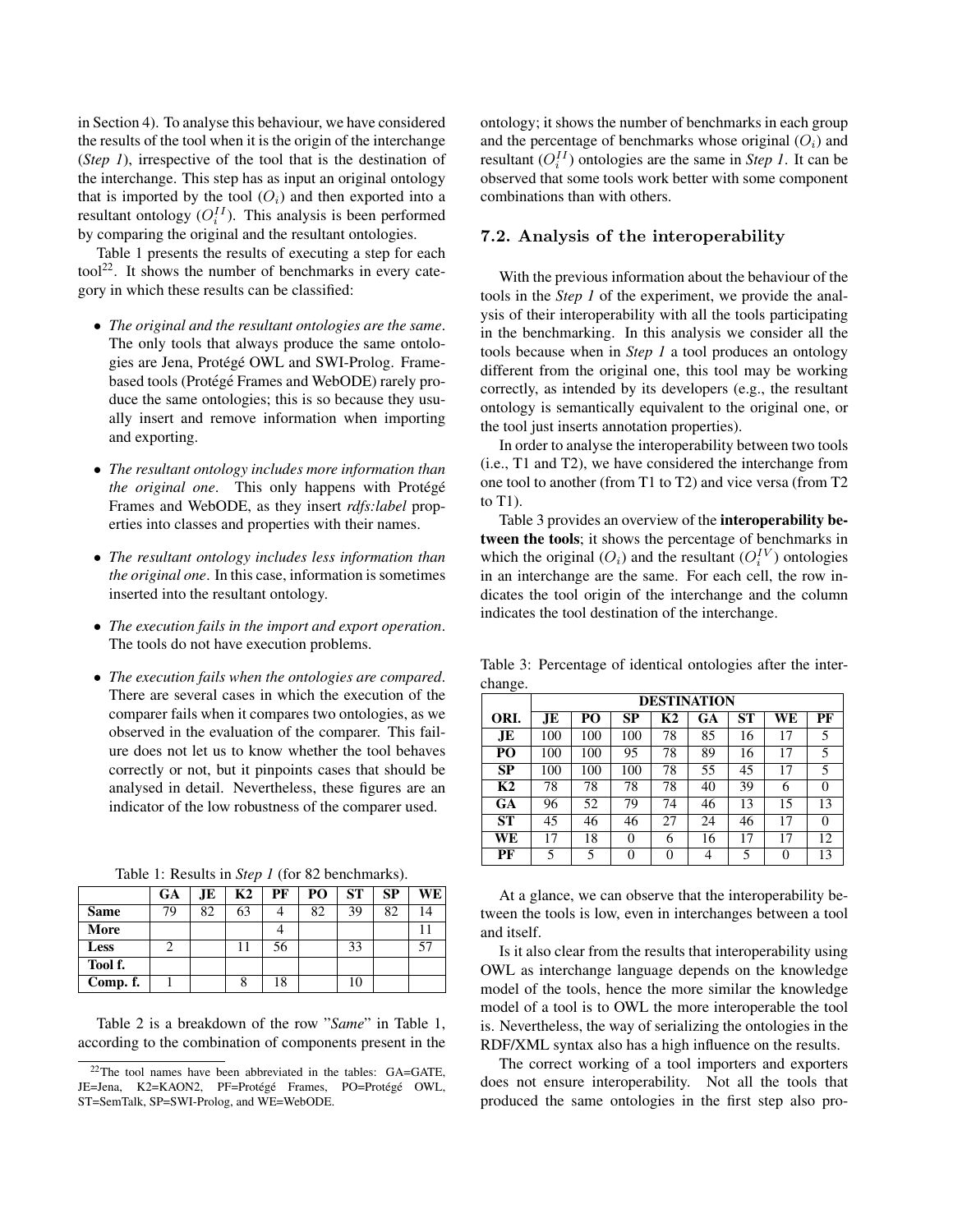| <b>Benchmark</b> group                                                  |                | GA       | JE  | K <sub>2</sub> | PF | PО  | <b>ST</b> | SP  | <b>WE</b>    |
|-------------------------------------------------------------------------|----------------|----------|-----|----------------|----|-----|-----------|-----|--------------|
| A - Class hierarchies                                                   |                | 47       | 100 | 71             | 6  | 100 | 35        | 100 | 24           |
| B - Class equivalences                                                  | 12             | 50       | 100 | 75             | 0  | 100 | $\Omega$  | 100 | $\mathbf{0}$ |
| C - Classes defined with set operators                                  | $\overline{c}$ | 50       | 100 | 100            | 0  | 100 | 100       | 100 | $\Omega$     |
| D - Property hierarchies                                                | 4              | 50       | 100 | 50             | 50 | 100 | 75        | 100 | $\Omega$     |
| E - Properties with domain and range                                    | 10             | 50       | 100 | 100            | 0  | 100 | 70        | 100 | $\Omega$     |
| $\overline{F}$ - Relations between properties                           |                | 33       | 100 | 100            | 0  | 100 | 33        | 100 | $\mathbf{0}$ |
| G - Global cardinality constraints and logical property characteristics | 5              | 60       | 100 | 100            | 0  | 100 | 60        | 100 | $\theta$     |
| H - Single individuals                                                  | 3              | $\Omega$ | 100 | 100            | 0  | 100 | 100       | 100 | 67           |
| I - Named individuals and properties                                    | 5              | 40       | 100 | 100            | 0  | 100 | 60        | 100 | $\Omega$     |
| J - Anonymous individuals and properties                                | 3              | 67       | 100 | 100            | 0  | 100 | $\Omega$  | 100 | $\Omega$     |
| K - Individual identity                                                 | 3              | 33       | 100 | 100            | 0  | 100 | 33        | 100 | $\Omega$     |
| L - Syntax and abbreviation                                             |                | 53       | 100 | 47             | 53 | 100 | 60        | 100 | 53           |

Table 2: Percentage of identical ontologies per group in *Step 1*.

duce the same ontologies after interchanging them. Interchanges between Jena and Protégé OWL and interchanges between Jena and SWI-Prolog do produce the same ontologies. But in interchanges between Protégé OWL and SWI-Prolog, when the interchange goes from Protégé OWL to SWI-Prolog some problems arise: SWI-Prolog produces ontologies with an incorrect namespace identifier (*[]*) when it imports ontologies that contain default namespaces (*xmlns="namespaceURI"*).

This leads us to a second fact, that interoperability between two tools is usually different depending on the direction of the interchange. This can be clearly seen in the above table and in the previous example.

To analyse the interoperability of the tools regarding the combination of components present in the ontology, we have grouped the tools into clusters. We can see that Jena, KAON2, Protégé OWL, and SWI-Prolog can interchange correctly all the combinations of components except class hierarchies, class equivalences and property hierarchies. Jena, Protégé OWL, and SWI-Prolog can interchange correctly all the combinations of components but, as there are some problems when Protégé OWL interchanges ontologies with SWI-Prolog in the *Syntax and abbreviation* benchmarks, the only two clusters of fullyinteroperable tools are Jena with Protégé OWL and Jena with SWI-Prolog. Furthermore, in some cases interchanges can be performed in one direction but not in both $^{23}$ .

With regard to the robustness of the tools, we can see that tools have no execution problems when processing the ontologies of the benchmark suite; however, some of them do have problems when processing ontologies generated by other tools. Needless to say, this lack of robustness also has a negative effect in interoperability.

# 8. Other Interoperability Evaluations

This section presents two other initiatives that deal with interoperability evaluations: the experiments of the Second International Workshop on Evaluation of Ontology-based Tools and the RDF(S) Interoperability Benchmarking.

The central topic of the Second International Workshop on Evaluation of Ontology-based Tools (EON2003) was the evaluation of ontology development tools interoperability [10]. In this workshop, the participants were asked to model ontologies with their ontology development tools and to perform different tests for evaluating tool import, export and interoperability.

In these experiments, there was no constraint regarding the interchange language to be used; of the experiments carried out only two used OWL as interchange language.

Furthermore, no systematic evaluation was performed; each experiment used different evaluation procedures and principles for modelling ontologies. Therefore, the results were not comparable and only specific comments and recommendations for each ontology development tool participating were made.

As mentioned before, the RDF(S) Interoperability Benchmarking, a benchmarking of the interoperability of ontology development tools using RDF(S) as the interchange language, was organised before we started the benchmarking here presented [5].

In the RDF(S) Interoperability Benchmarking, the experiments and the analysis of the results were performed manually. This had the advantage of yielding highly detailed results, which permits diagnosing problems in the tools and, consequently, improving them, but the disadvantage that it makes the experimentation costly. Some tool developers automated the execution of the experiments but not all of them. Furthermore, the results obtained may be influenced by human mistakes and they depend on the people performing the experiments and on their expertise with the tools.

<sup>23</sup>Tables with detailed results according to the combination of components can be found in http://knowledgeweb.semanticweb.org/ benchmarking interoperability/owl/2007-08-12 Results/ per\_group.html